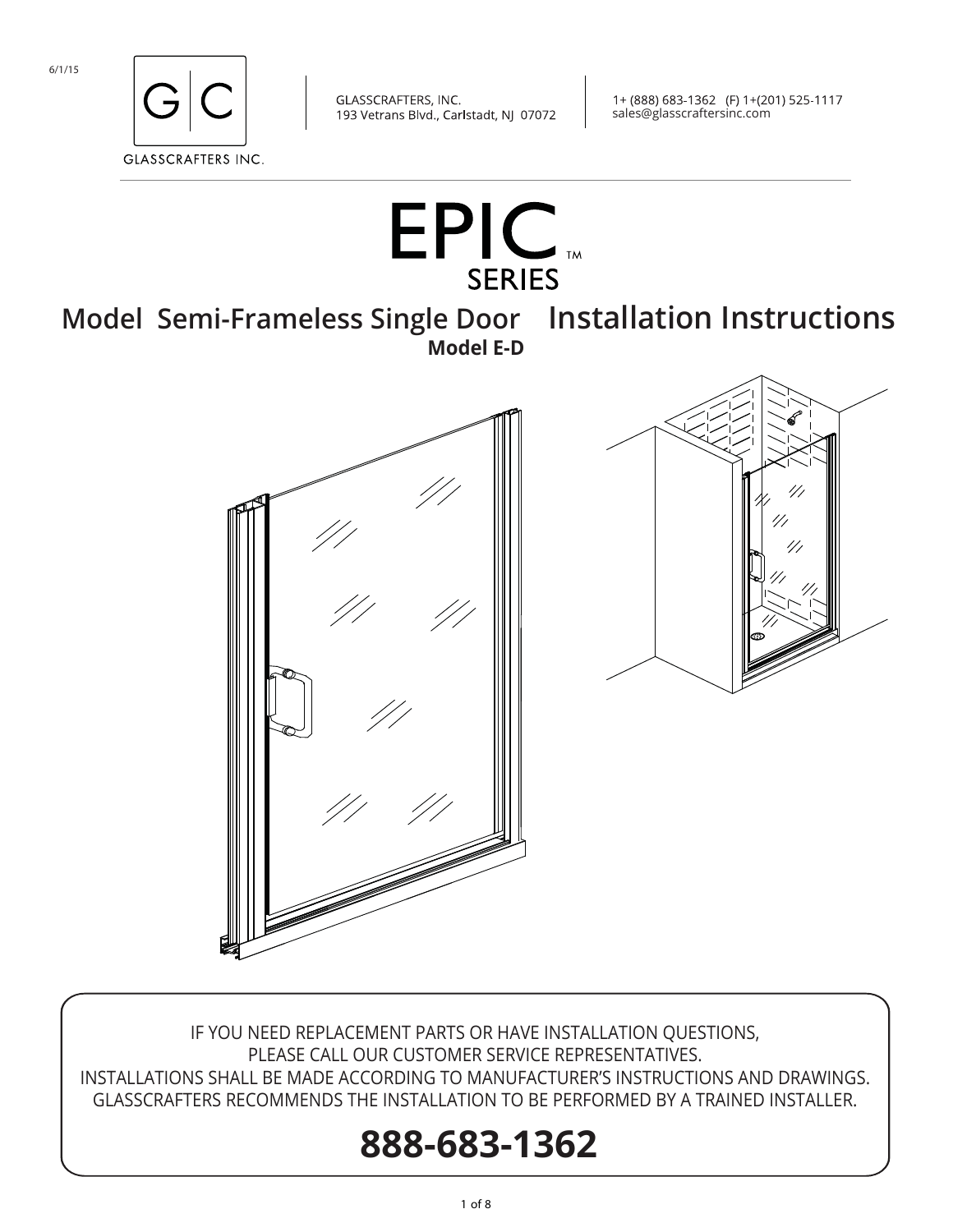# **READ INSTRUCTIONS BEFORE STARTING INSTALLATION**

|                                            | <b>Item No. Description</b>                                                                                           | <b>Qty</b>  |                                             | <b>Item No. Description</b>                                                                                                    | <b>Qty</b> |
|--------------------------------------------|-----------------------------------------------------------------------------------------------------------------------|-------------|---------------------------------------------|--------------------------------------------------------------------------------------------------------------------------------|------------|
| #1<br>#1 $A$<br>#2<br>#3<br>#4<br>#5<br>#6 | Threshold<br>Threshold (Optional)<br>Wall Jambs<br>Anchors<br>#8x1 1/2" Screws<br>#8x7/16" Screws<br><b>Bulb Seal</b> | 6<br>6<br>6 | #8<br>#9<br>#10<br>#11<br>#12<br>#13<br>#14 | Strike Jamb<br>Clamp-on Magnet pad<br>Slide in Magnet<br><b>Deflector</b><br>Hinge Jamb<br>Hinge Stile<br><b>C-Pull Handle</b> |            |
| #7                                         | Header/T-Hold Inserts                                                                                                 |             |                                             |                                                                                                                                |            |

 **CAUTION:** Risk of injury or product damage. Do not attempt to cut tempered glass. **IMPORTANT!** Children should be supervised at all times while in Tub/Shower Enclosure. **IMPORTANT!** Never use door handle to support yourself. This is for towels or wash cloths only.



#### **Please Note:**

\* Part #1A is Optional,for use in **SPECIAL CONDITIONS - such as out of level base (must be pre-ordered, normaly is not included in package)**

- \* Parts #12, #13, #6, #10 and the Door Glass are pre-assembled in factory.
- \* Part #14 Included Standard 6" D-pull. Additional handles are available.
- \* Part # 9 Included in package with wrap around black rubber pad.
- \* Please contact Customer Service with replacement parts requests. When ordering replacement parts, please specify the Model Number, Item Number & Part Description.
- \* Save Installation Instructions For Future Reference And In The Event You Need To Order A Replacement Part.

## PLEASE STOP THE INSTALLATION AND CONFIRM WITH FACTORY IF THE ACTUAL NUMBER OR TYPE OF PARTS IS DIFFERENT.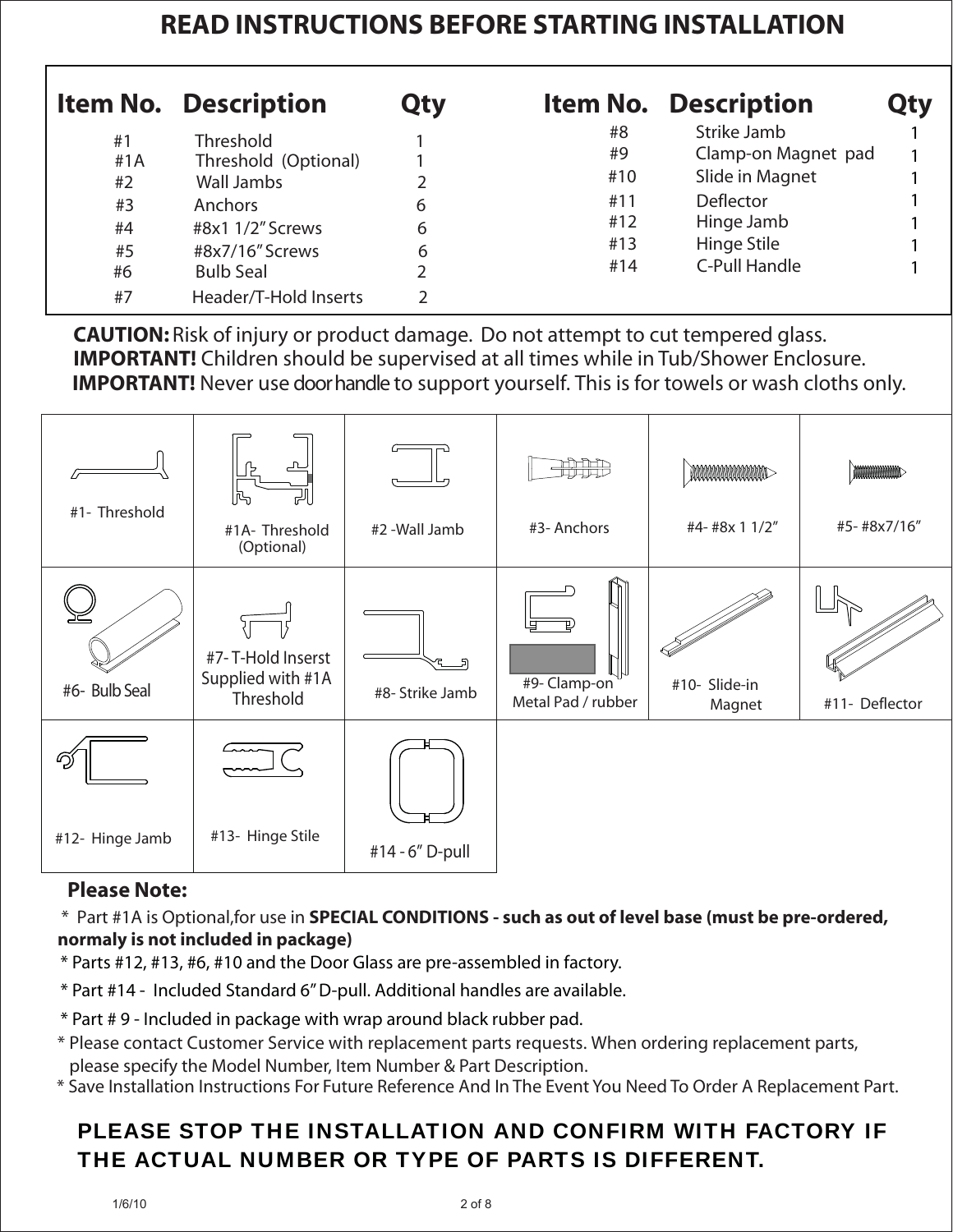#### **Tools Required - For installation of Your Shower Enclosure:**

- **A**  Safety glasses.
- **B** Measuring tape.
- **C** Pencil.
- **D** Hacksaw
- (with 32 teeth per inch blade).
- **E**  Miter Box or Square.
- **E\*** Chop saw with carbide Tooth blade.
- **F** Level.
- **G** Electric Drill.
- **H** Center Punch
- **I** Drill bit, 1/8"
- (for installation on a
- fiberglass enclosures)

**I\***- Drill bit, 3/16" masonry (for installation on ceramic tiles or marble)

- **J** Drill Bit #29, for drilling screws #5.
- **K** Power screwdriver
- **L** #2 Phillips screwdriver
- **M** Caulking gun
- **N** Block of wood or Glazing block
- **O** Wooden shims
- **P** Silicone
- **Q** Masking Tape

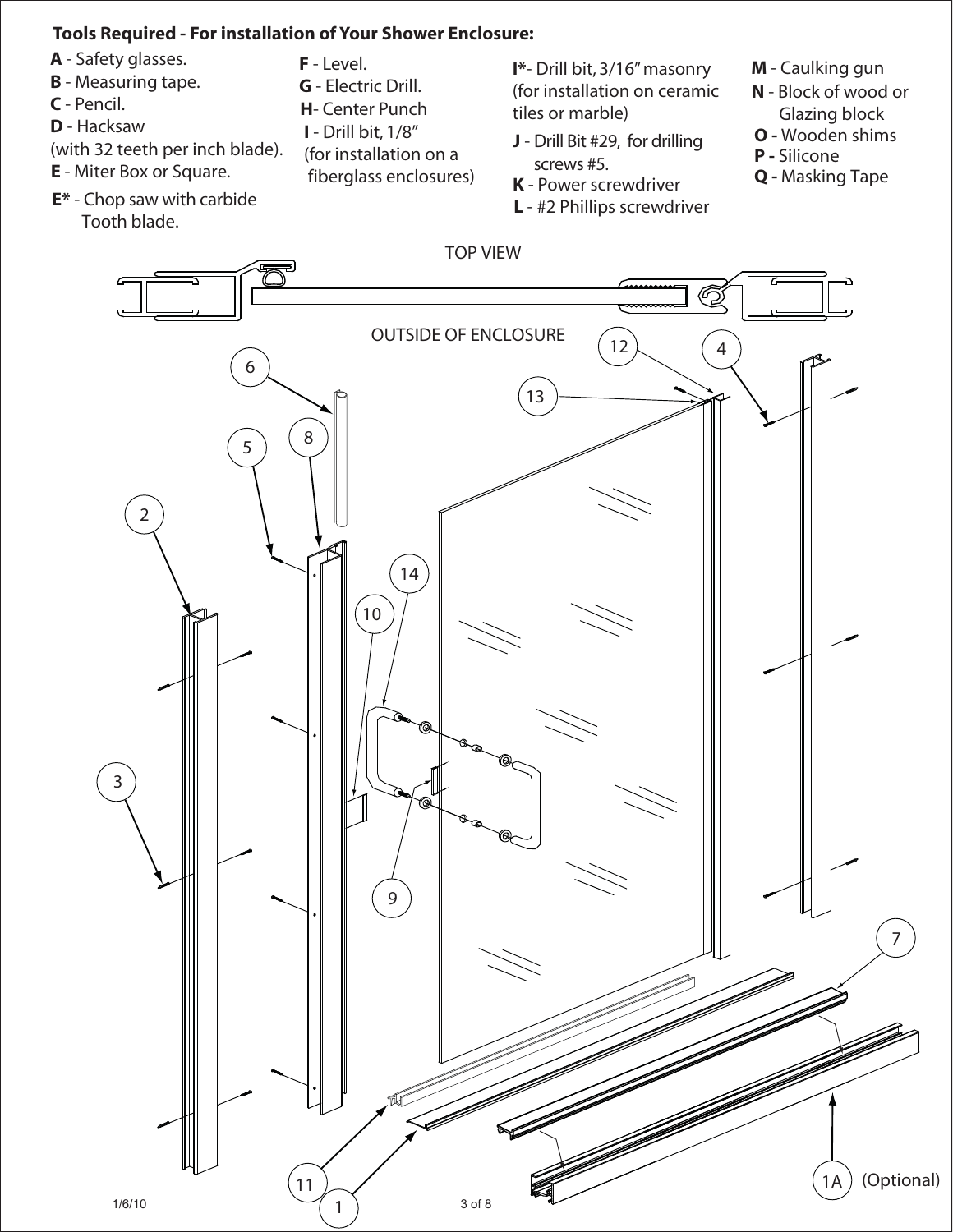### **Installation Instructions for GlassCrafters Semi-Frameless Singe Door**

#### **IMPORTANT: Read all instructions carefully and become familiar with all parts before installation.**

**Unpacking:** Care should be taken unpacking your Shower Enclosure. Place the Glass Panels in an upright,

Safe location to avoid damage. Never place glass directly on hard surface.

 **A Box cutter should not be used to open box.**

 **Please remove all staples from the box prior to unpacking metal and glass.**

**Cleaning:** Never use scouring powder, pads or sharp instruments on metal work or glass panels. We recommend the use of a squeegee after each shower to eliminate water spots on the inside of the glass panels. An occasional wiping down of the glass panels and anodized aluminum parts with a mild detergent, diluted in water, is all that is needed to keep your Shower /Tub Enclosure looking brand new.

**Please Note;** this Shower Enclosure Door ONLY swings outward. Be sure to allow room for the door to open.



Determine if your Tub/Shower Stall Enclosure ledge is Level & Walls are plumb as shown in Sketch 1A.

If they are out of level/Plumb, by more than 1/4", STOP and call Customer Service.

A Base filler and /or Wall Jamb Filler is recommended for obtaining proper adjustment. Both are available through Customer Service.

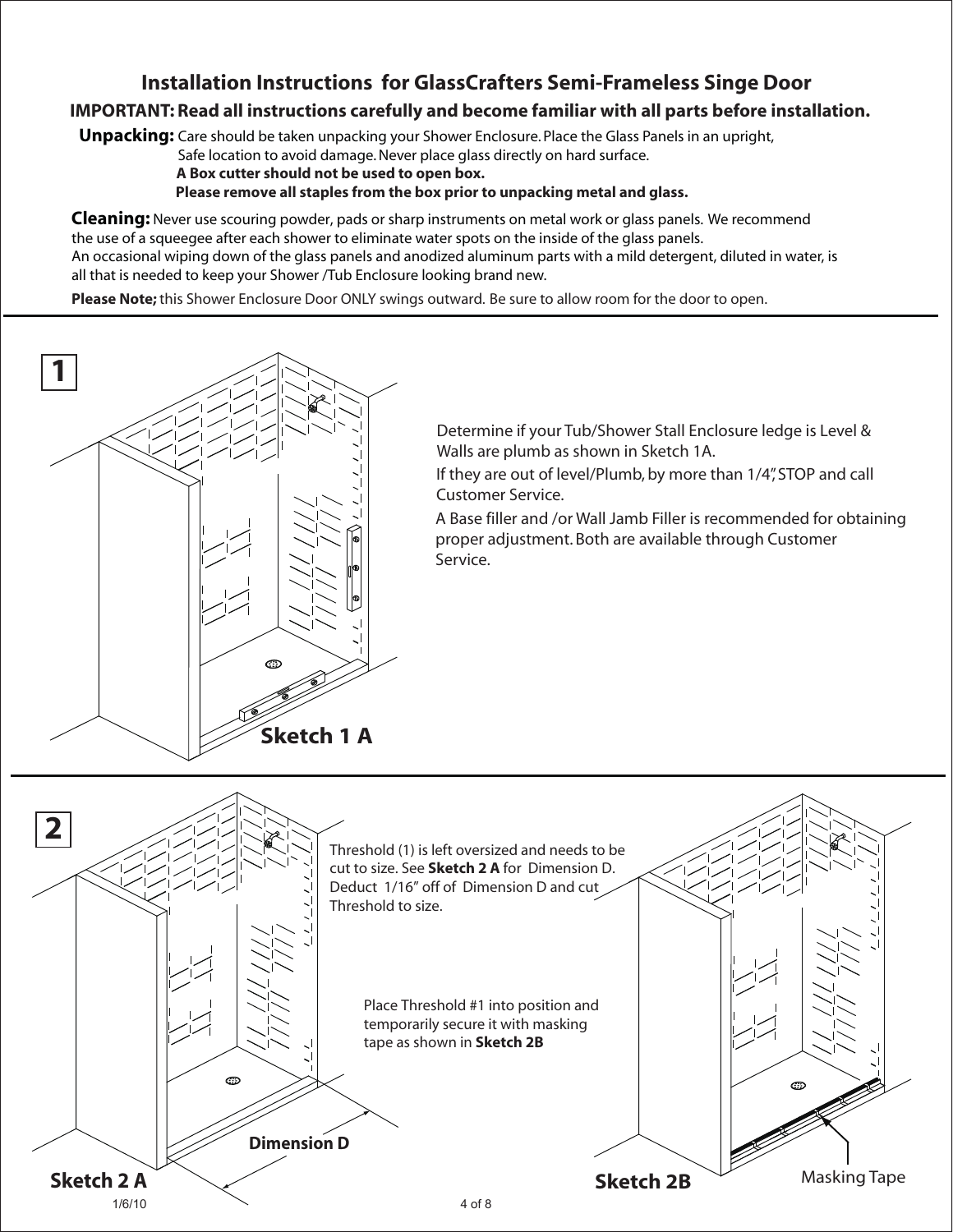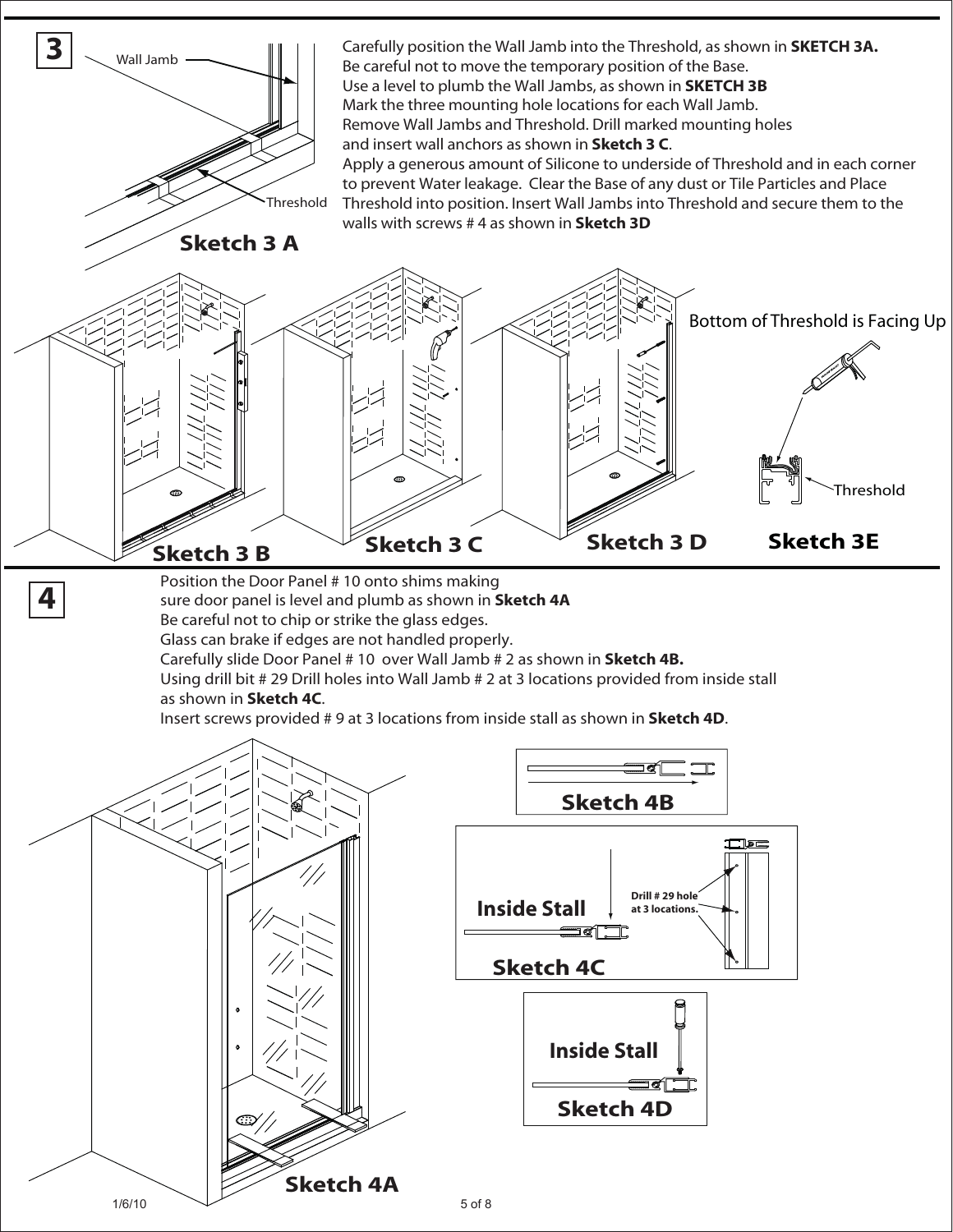

**6** Close Door And Make Any Adjustments Needed To Insure A Proper Fit As Shown In **Sketch 6 A**. Insert Screws #5 As Shown In **Sketch 6 B**.

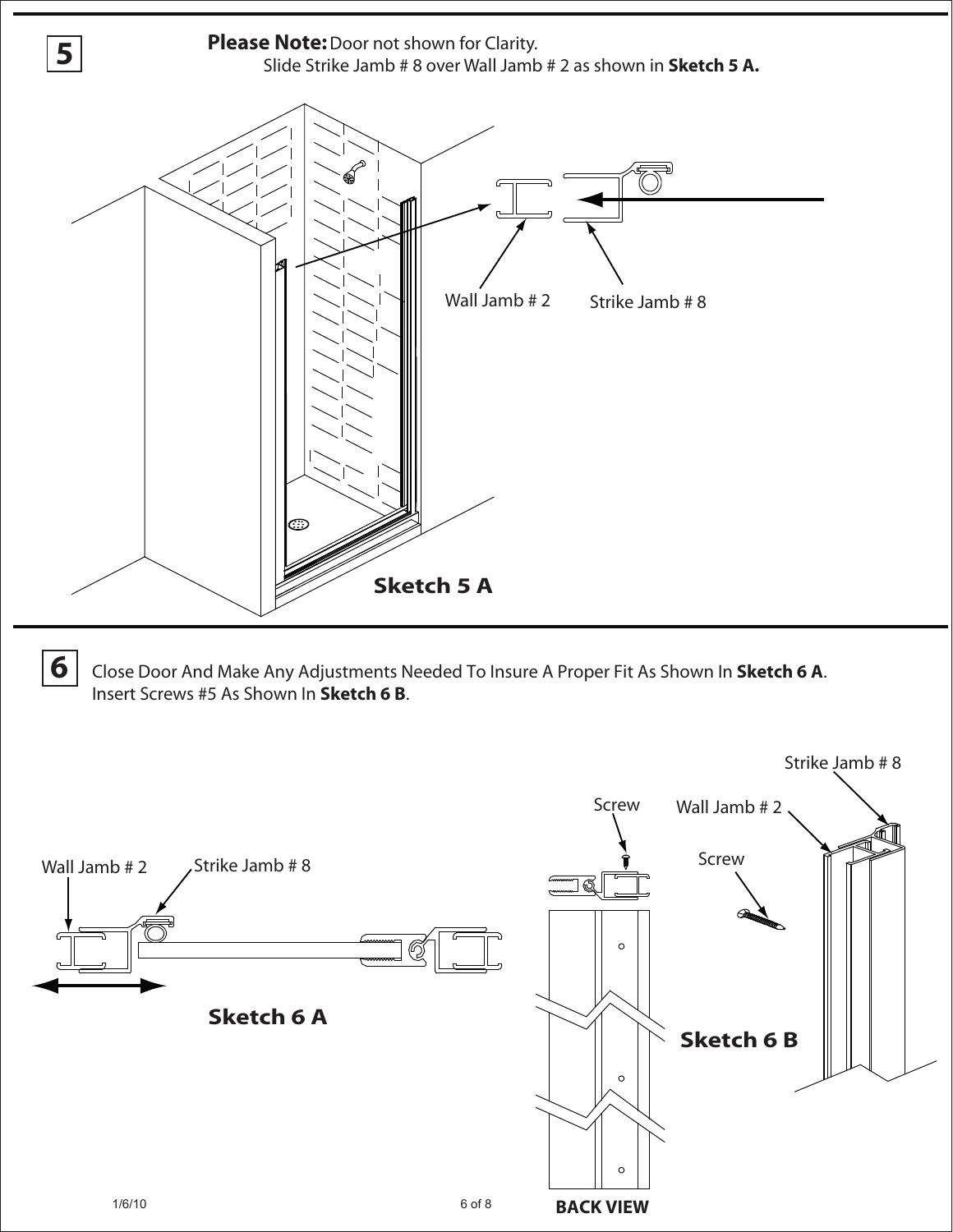**Wide side toward door**  Install D-Handle And #9 Clamp-On Metal Pad. Wrap Rubber Pad around the edge of Door Glass. Positioned In The Middle Of Handle. Gently tap on #9 Clamp-on Metal Pad to Door Glass Re-Adjust The Height of #10 Slide-In Magnet By Cutting #6 Bulb Seal.



**7**

#### **8** With door glass in open position measure from Strike Jamb#8 **Threshold Insert (if #1a optional Treashold is used)**

#### to Hinge Jamb #12 as shown on **Sketch 8A (Size A)**.

Cut Inserts#7 to size. Insert one into Threshold#1.

See **Sketch 8B** for details. Insert will snap into position when pushed with a slight angle.